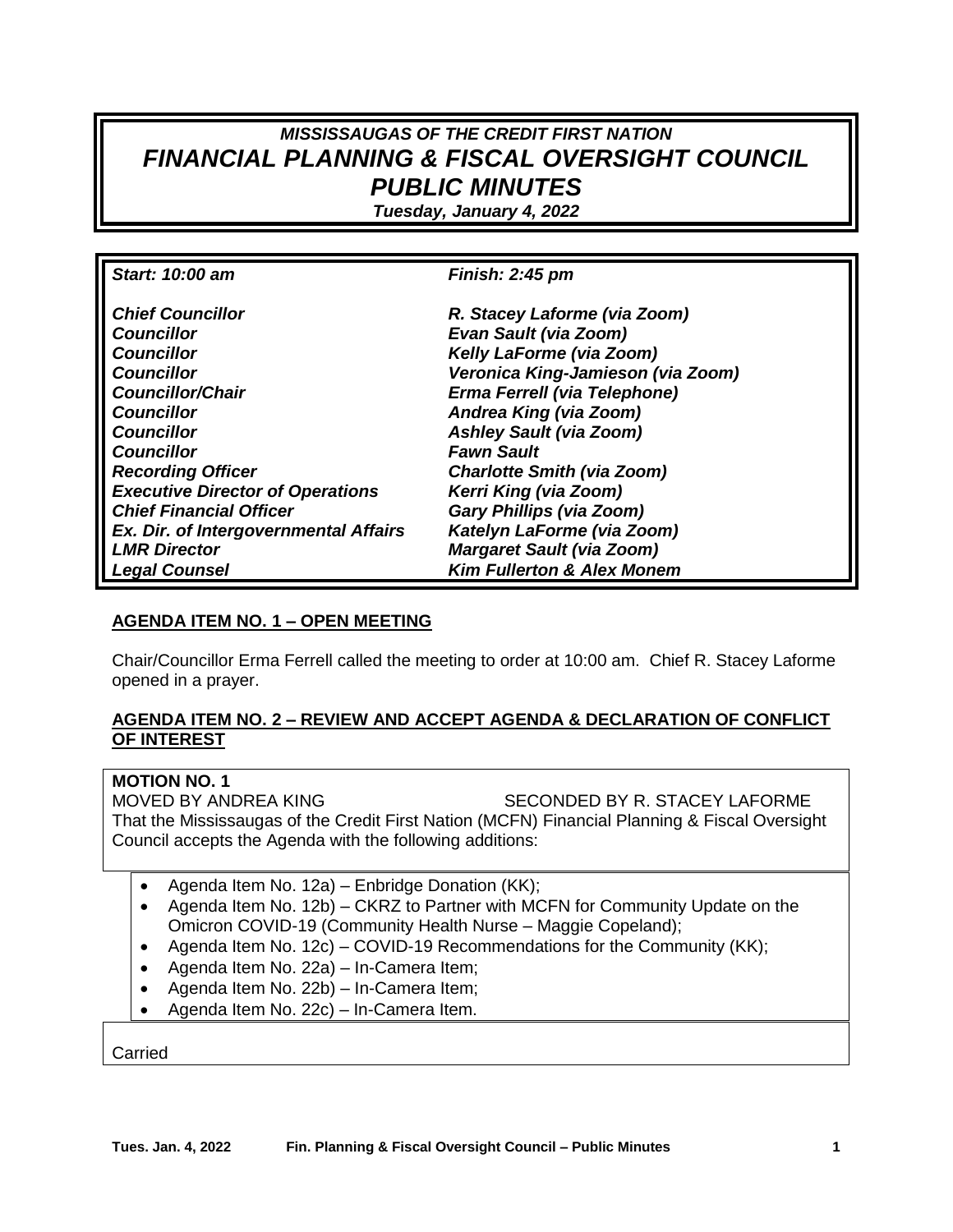Councillor Fawn Sault will excuse herself because of a Conflict of Interest when we get to Agenda Item No. 21.

## **AGENDA ITEM NO. 3 – REVIEW AND ACCEPT THE PUBLIC MINUTES OF THE FINANCIAL PLANNING & FISCAL OVERSIGHT COUNCIL MEETING DATED TUESDAY, DECEMBER 7, 2021 NOTE: ONLY THE MOTIONS AND DIRECTIONS ARE INCLUDED IN THESE MINUTES WITH THE EXCEPTION OF AGENDA ITEM NO. 34. THERE WAS NOT ENOUGH TIME TO ADD THE NOTES.**

## **MOTION NO. 2**

MOVED BY ANDREA KING SECONDED BY VERONICA KING-JAMIESON That the Mississaugas of the Credit First Nation (MCFN) Financial Planning & Fiscal Oversight Council accepts the Public Minutes of the Financial Planning and Fiscal Oversight Council Meeting dated Tuesday, December 7, 2021.

Carried

## **AGENDA ITEM NO. 4 – MATTERS ARISING FROM COUNCIL MINUTES**

**FYI** - **4.1** – Letter signed by the Chief and sent to Catherine Dean, Public Art Officer, City of Toronto regarding the Humber Bay Arts Project.

## **AGENDA ITEM NO. 5 – MOTION TO BE READ INTO THE MINUTES REGARDING DEBWEWIN OAKVILLE (THIS MOTION WAS APPROVED VIA EMAIL)**

#### **MOTION NO. 3**

MOVED BY EVAN SAULT SECONDED BY FAWN SAULT That the Mississaugas of the Credit First Nation (MCFN) Financial Planning & Fiscal Oversight Council approves Debwewin to set up an electronic repository of history, to submit the funding application in partnership with the Oakville Museum, and to approve a Liaison(s) to the Debwewin Project and have Georgia LaForme (Communication and Engagement Lead) inform Wendy Rinella.

Carried 2<sup>nd</sup> Reading Waived

## **AGENDA ITEM NO. 6 – MOTION TO BE READ INTO THE MINUTES REQUEST FOR CONTRACT EXTENTION (THIS MOTION WAS APPROVED VIA EMAIL)**

## **MOTION NO. 4**

MOVED BY EVAN SAULT SECONDED BY FAWN SAULT That the Mississaugas of the Credit First Nation (MCFN) Financial Planning & Fiscal Oversight Council approves the extension up to one year (52 weeks) from December 19, 2021 and ending December 17, 2022 for the Special Project Worker to be paid from Greenbelt funding General Ledger Account 50110-100507.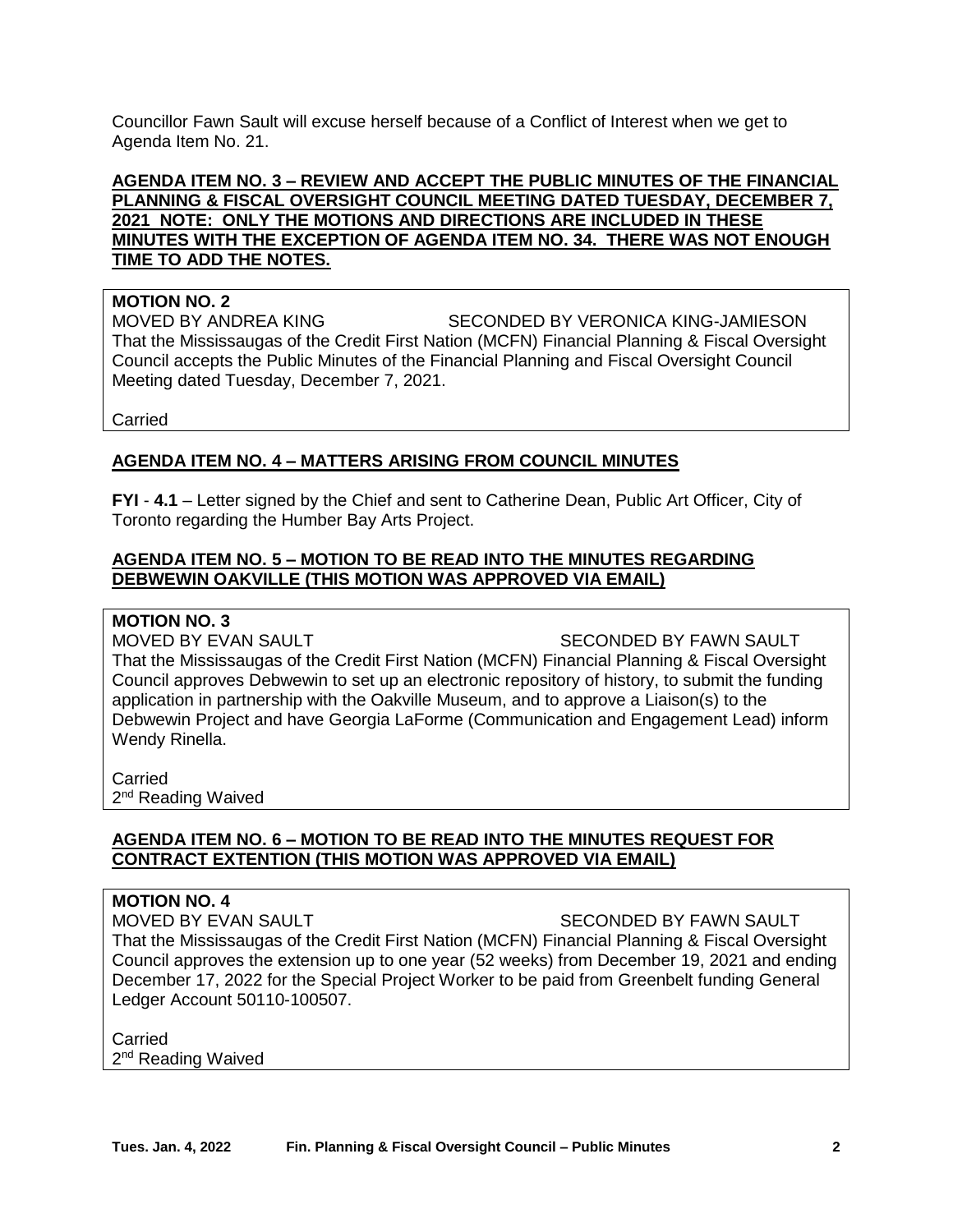## **AGENDA ITEM NO. 7 – MOTION TO BE READ INTO THE MINUTES REGARDING ISC FUNDING AMENDMENT NO. 0019 (THIS MOTION WAS APPROVED VIA EMAIL)**

## **MOTION NO. 5**

#### MOVED BY EVAN SAULT SECONDED BY FAWN SAULT

That the Mississaugas of the Credit First Nation (MCFN) Financial Planning & Fiscal Oversight Council moves to accept the \$107,581.00 (One Hundred and Seven Thousand, Five Hundred and One Dollar and 00 cents) from ISC and authorize A/COO Kerri King to acknowledge acceptance via email with "I confirm that I have the authorization of the Council of Mississaugas of the Credit to enter into the attached amendment on behalf of Mississaugas of the Credit by way of electronic mail. Mississaugas of the Credit agrees to the terms and conditions set out in the attached amendment, including any reporting requirements."

Health and Social Department will advise the departments the funds will be allocated to under revenue account 40300 and 40100.

**Carried** 2<sup>nd</sup> Reading Waived

## **AGENDA ITEM NO. 8 – MOTION TO BE READ INTO THE MINUTES REGARDING ISC FUNDING AMENDMENT NO. 0020 (THIS MOTION WAS APPROVED VIA EMAIL)**

#### **MOTION NO. 6**

MOVED BY EVAN SAULT SECONDED BY FAWN SAULT

That the Mississaugas of the Credit First Nation (MCFN) Financial Planning & Fiscal Oversight Council moves to accept the \$18,388.00 (Eighteen Thousand, Three Hundred and Eighty-Eight Dollars and 00 cents) from ISC and authorize A/COO Kerri King to acknowledge acceptance via email with "I confirm that I have the authorization of the Council of Mississaugas of the Credit to enter into the attached amendment on behalf of Mississaugas of the Credit by way of electronic mail. Mississaugas of the Credit agrees to the terms and conditions set out in the attached amendment, including any reporting requirements."

Health and Social Department will advise the departments the funds will be allocated to under revenue account 40300.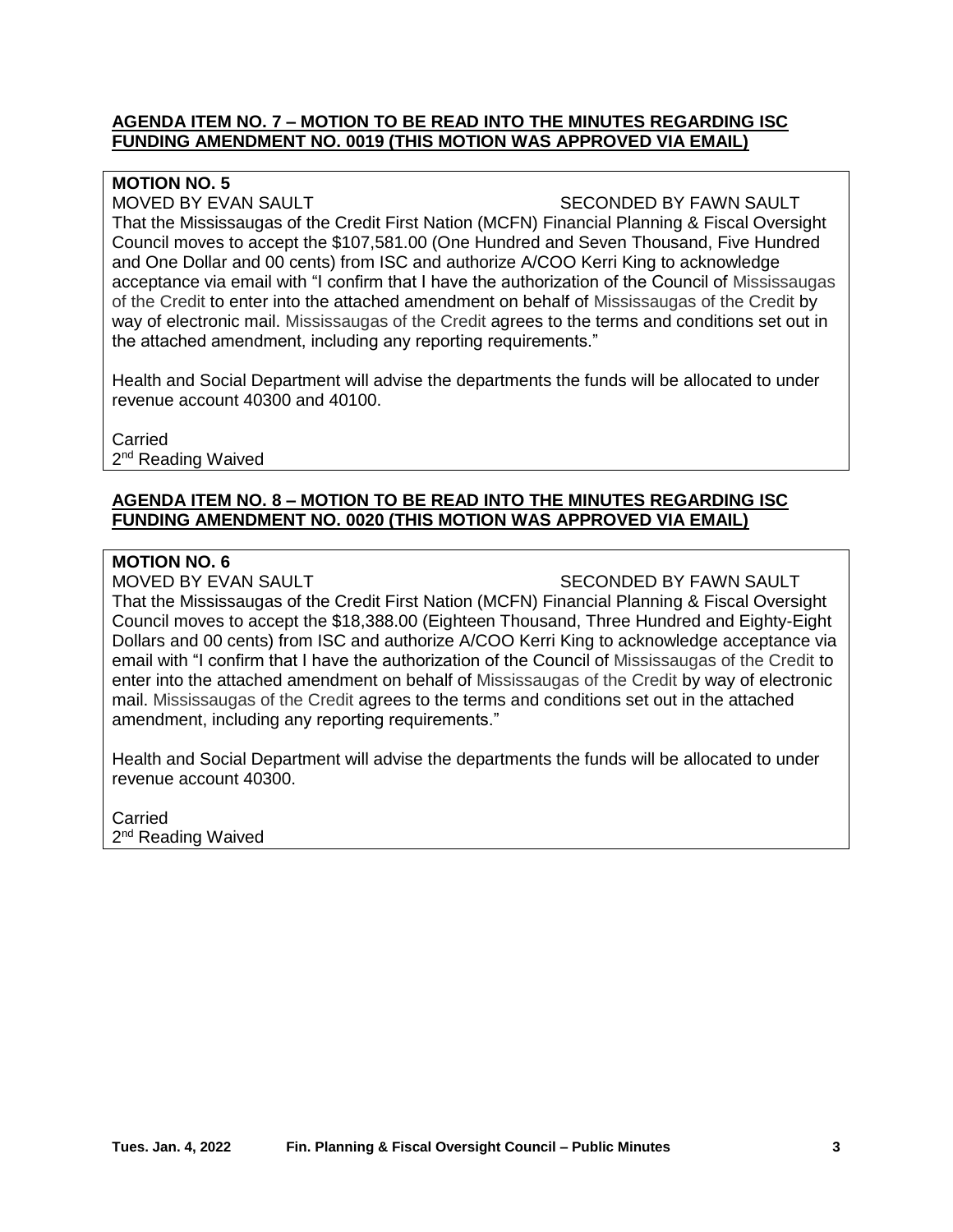## **AGENDA ITEM NO. 9 – MOTION TO BE READ INTO THE MINUTES REGARDING ISC FUNDING AMENDMENT NO. 0059 (THIS MOTION WAS APPROVED VIA EMAIL)**

## **MOTION NO. 7**

#### MOVED BY EVAN SAULT SECONDED BY FAWN SAULT

That the Mississaugas of the Credit First Nation (MCFN) Financial Planning & Fiscal Oversight Council moves to accept the \$111,535.01 (One hundred and eleven thousand, five hundred and thirty five dollars and 01 cent) from ISC and authorize A/COO Kerri King to acknowledge acceptance via email with "I confirm that I have the authorization of the Council of Mississaugas of the Credit to enter into the attached amendment on behalf of Mississaugas of the Credit by way of electronic mail. Mississaugas of the Credit agrees to the terms and conditions set out in the attached amendment, including any reporting requirements."

The Lifelong Learning department will the departments the funds will be allocated to under revenue account 40300.

**Carried** 2<sup>nd</sup> Reading Waived

## **AGENDA ITEM NO. 10 – MOTION TO BE READ INTO THE MINUTES REGARDING SECURITY SYSTEM FOR EKWAAMJIGENANG CHILDREN'S CENTRE (THIS MOTION WAS APPROVED VIA EMAIL)**

## **MOTION NO. 8**

MOVED BY EVAN SAULT SECONDED BY FAWN SAULT

That the Mississaugas of the Credit First Nation (MCFN) Financial Planning & Fiscal Oversight Council approves the request to spend \$14,974.31 (Fourteen thousand nine hundred seventyfour dollars and thirty-one cents) on a virtual security system for Ekwaamjigenang Children's Centre, to be installed by Damar. The funds will come from the Indigenous Early Learning and Child Care budget, department # 600720.

## **Carried**

2<sup>nd</sup> Reading Waived

## **AGENDA ITEM NO. 10a) – MOTION TO BE READ INTO THE MINUTES REGARDING CIRCLE OF EXPERTS RECOMMENDATION (THIS MOTION WAS APPROVED VIA EMAIL)**

#### **MOTION NO. 9**

MOVED BY EVAN SAULT SECONDED BY FAWN SAULT That the Mississaugas of the Credit First Nation (MCFN) Financial Planning & Fiscal Oversight Council approves that Councillor Fawn Sault's name be submitted for consideration on the Indigenous Advisory Committee's Circle of Experts.

**Carried** 2<sup>nd</sup> Reading Waived

**Tues. Jan. 4, 2022 Fin. Planning & Fiscal Oversight Council – Public Minutes 4**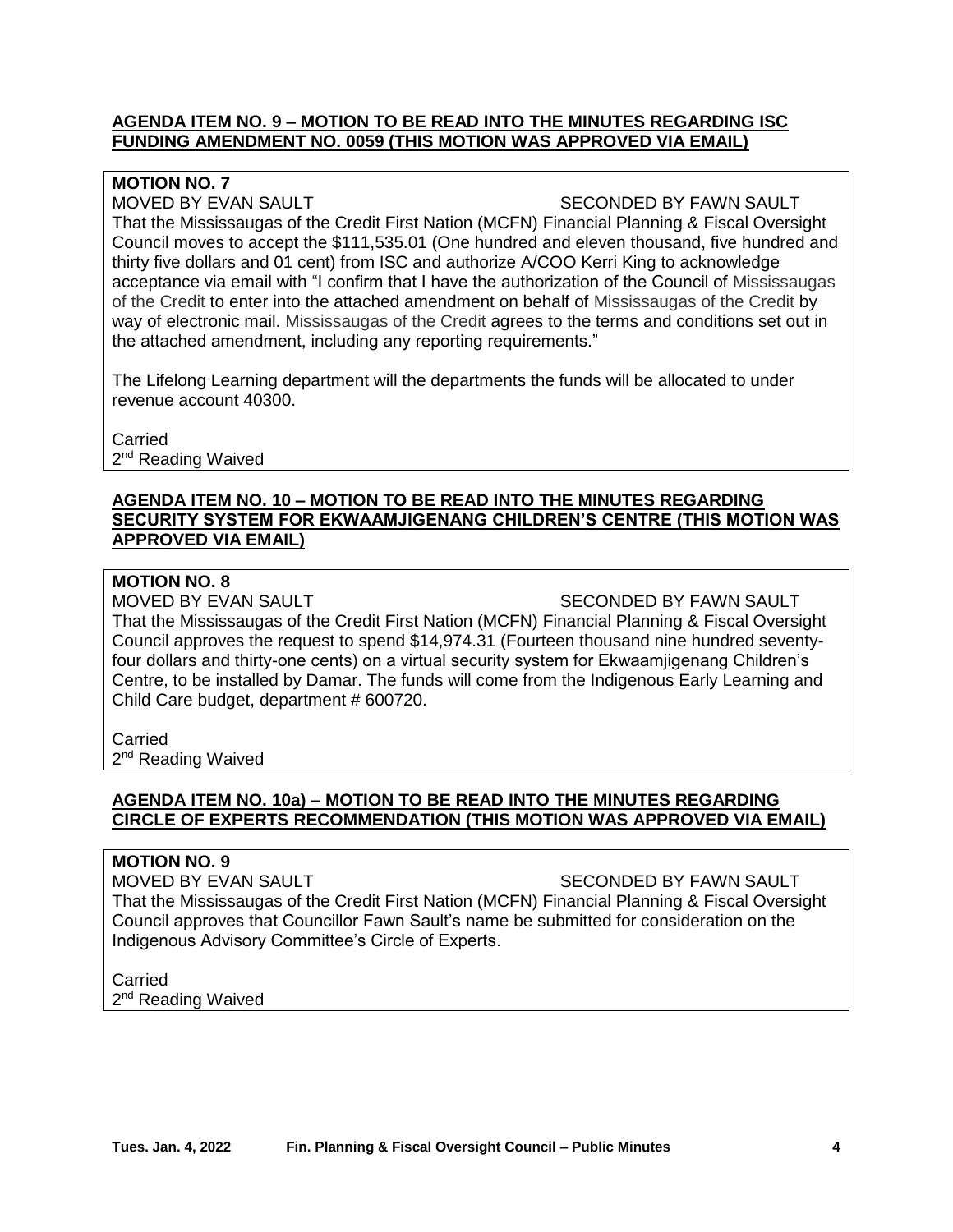## **AGENDA ITEM NO. 10b) – MOTION TO BE READ INTO THE MINUTES – TEMPORARY SOCIAL LEAD ROLE (THIS MOTION WAS APPROVED VIA EMAIL)**

## **MOTION NO. 10**

MOVED BY EVAN SAULT SECONDED BY FAWN SAULT

That the Mississaugas of the Credit First Nation (MCFN) Financial Planning & Fiscal Oversight Council agrees to provide Yvonne Bomberry with a temporary Social Lead role, effective January 3rd, 2022, and to provide an interim increase of 7% to her current rate of pay, to compensate for the increased duties.

#### Carried

2<sup>nd</sup> Reading Waived

## **AGENDA ITEM NO. 10c) – MOTION TO BE READ INTO THE MINUTES – PROVINCIAL COVID-19 RECOMMENDATIONS (THIS MOTION WAS APPROVED VIA EMAIL)**

## **MOTION NO. 11**

MOVED BY EVAN SAULT SECONDED BY FAWN SAULT

That the Mississaugas of the Credit First Nation (MCFN) Financial Planning & Fiscal Oversight Council approves the following COVID-19 recommendations for implementation, effective immediately:

- Outdoor social gatherings and organized public events gatherings be permitted for up to twenty-five (25) people (masks mandatory if a distance of 2m cannot be maintained);
- Indoor social gatherings and organized public events be permitted with up to ten (10) people (masks mandatory);
- Indoor and outdoor dining permitted, limited to ten (10) people per table, with a 50% capacity limit;
- All retail be permitted at a 50% capacity limit to ensure physical distancing (masks) mandatory);
- Indoor religious services, rites and ceremonies, including wedding services and funeral services are permitted with capacity to ensure physical distancing (masks mandatory);
- Outdoor religious services, rites and ceremonies, including wedding services and funeral services are permitted with capacity limited to permit physical distancing of 2m;
- Indoor fitness and personal training permitted, with maximum capacity of 50% (masks mandatory if a distance of 3m cannot be maintained);
- Personal care services open, including those that require removal of masks, with a 50% capacity limit.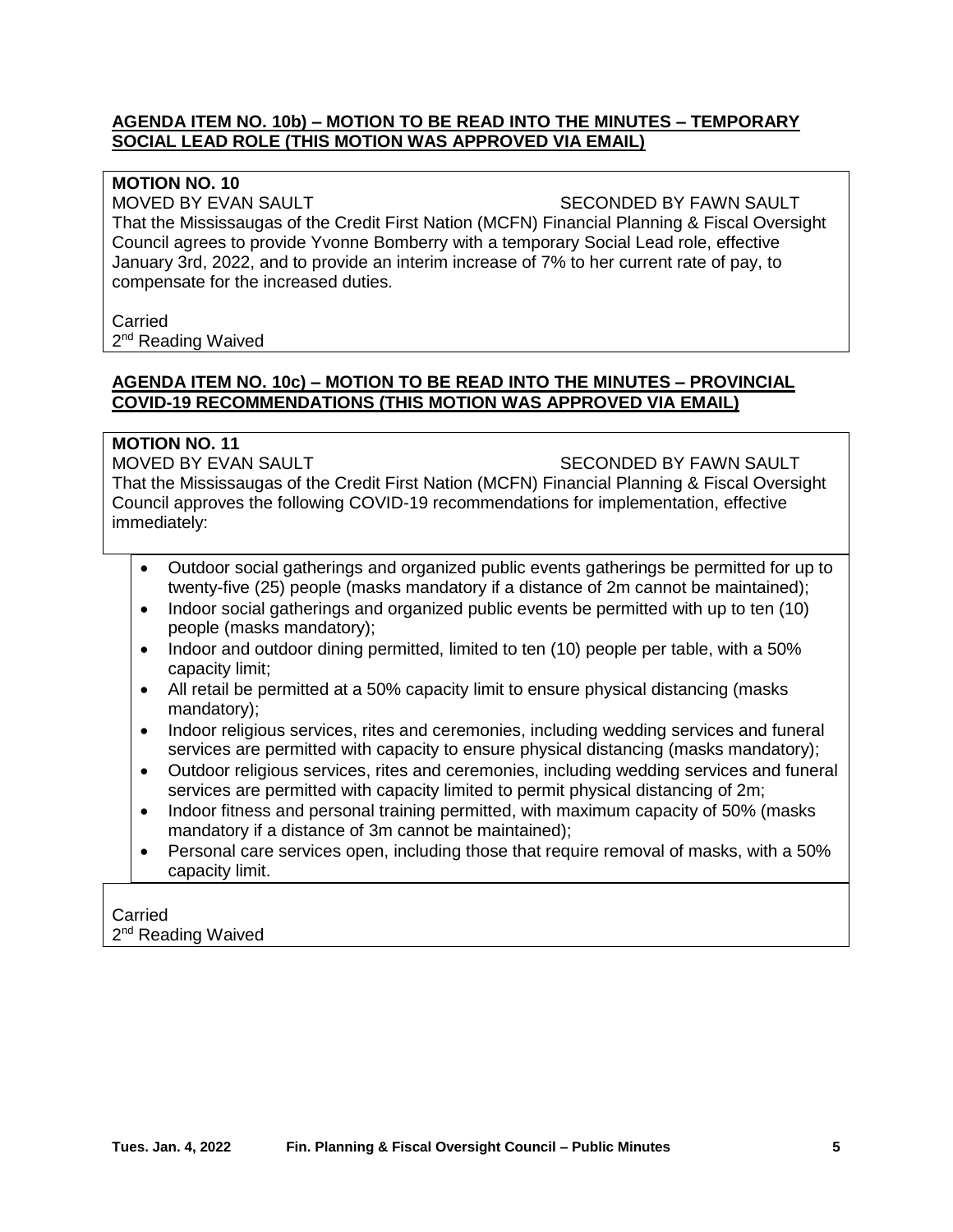Finance Director zoomed in at 10:20 am.

## **AGENDA ITEM NO. 11 – FINANCIAL STATEMENTS DATED NOVEMBER 30, 2021 (FINANCE DIRECTOR)**

Chief Financial Officer and Finance Director spoke interchangeably throughout the presentation of the Financial Statements.

Finance Director went through the Statements page by page.

Councillor VKJ stated that there is a Budget Motion for the LSK Expansion Project which is not included in these Statements.

Chief requested a Special Council Meeting in order for the new Councillors to have a better understanding of the finances and the Financial Statements, particularly Page 1.

With regard to Page 12 – Statement of Operations for DOCA, Chief Financial Officer stated that due to the staff changes, there is a backlog and the Finance Department is catching up. Chief Financial Officer will follow up with DOCA regarding the Financial Statements (DOCA has not billed since October).

#### **DIRECTION NO. 1**

That the Mississaugas of the Credit First Nation (MCFN) Financial Planning & Fiscal Oversight Council directs the Finance Director to provide information on a Budget Motion regarding the LSK Expansion Project. (Councillor Veronica King-Jamieson will send a copy of the above Motion to Finance Director)

## **DIRECTION NO. 2**

That the Mississaugas of the Credit First Nation (MCFN) Financial Planning & Fiscal Oversight Council directs the Admin Clerk to send out a Doodle Dock to Chief and Council, and will put in a date when they (Chief and Council) are available for a Special Council Meeting regarding the Financial Statements in order for new Councillors to have a better understanding of the Statements.

#### **MOTION NO. 12**

MOVED BY ANDREA KING SECONDED BY KELLY LAFORME That the Mississaugas of the Credit First Nation (MCFN) Financial Planning & Fiscal Oversight Council accepts the Financial Statements dated November 30, 2021, as presented from the Finance Director and Chief Financial Officer.

# **Carried**

2<sup>nd</sup> Reading Waived

Finance Director zoomed out at 10:52 am.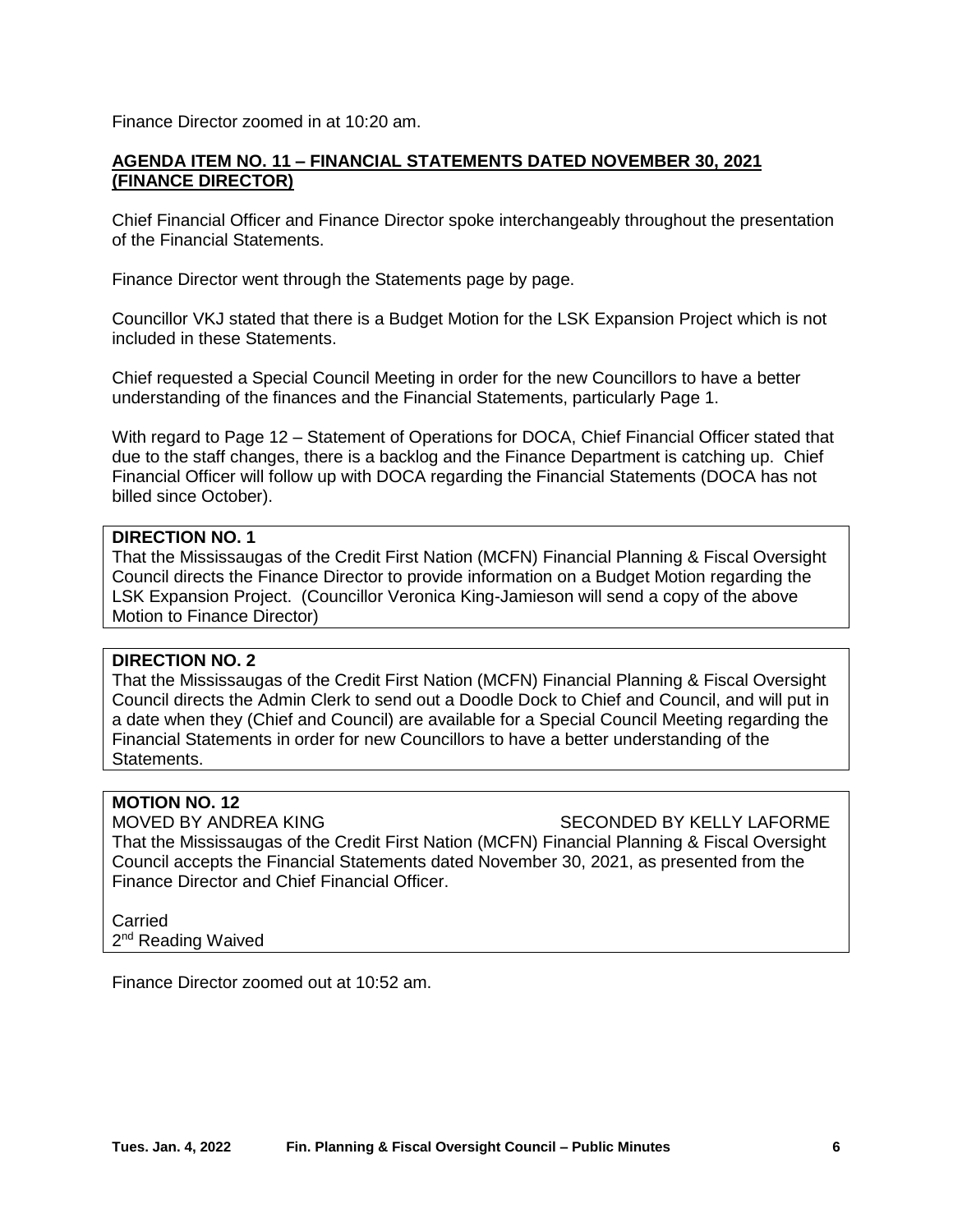## **AGENDA ITEM NO. 12a) – ENBRIDGE DONATION (KK)**

Executive Director of Operations is requesting confirmation from Council for accepting a \$15,000.00 donation from Enbridge.

In mid-November, Kevin Berube emailed Gimaa LaForme regarding a \$15,000.00 payment error to the First Nation and requested that we take steps to return the dollars. Admin moved forward in this fashion. Since that time, Kevin Berube has indicated that if the First Nation can use the funds, we can proceed with such, without the need for a relationship agreement or any reporting requirements. It would be deemed a donation. As such, Council approval is required for the donation.

As such, the COVID-19 Working Group is recommending that we proceed with a COVID basket pick up. We are recommending we move forward with a COVID-19 Basket distribution, via a drive through process at the Community Centre.

Eligibility would be one per household, on or off the territory, with the understanding that the basket must be secured via the registration process, in order to ensure we have enough baskets/materials on hand.

The contents of the basket are proposed to include the following:

- Fresh produce box
- Package of surgical masks (N95 if we can get a good supply available)
- RAT kit is possible (and based on reporting requirements)
- Other relevant material, perhaps sanitizer or hand soap.

Based on past process, the food baskets run \$35.00 each. On reserve, we have approximately 265 households. Recognizing not everyone would register for the basket on reserve, we could open it to all Members, and probably provide up to 400 baskets.

# **MOTION NO. 13**

MOVED BY ANDREA KING SECONDED BY FAWN SAULT

That the Mississaugas of the Credit First Nation (MCFN) Financial Planning & Fiscal Oversight Council agrees to accept the \$15,000.00 (Fifteen Thousand Dollars) from Enbridge, provided it is clear that it is a no strings attached donation, and further, that a COVID-19 basket will be provided to Members via a drive through process, to assist with their needs at the present time. Funds will be deposited to Admin COVID Account Number 100122.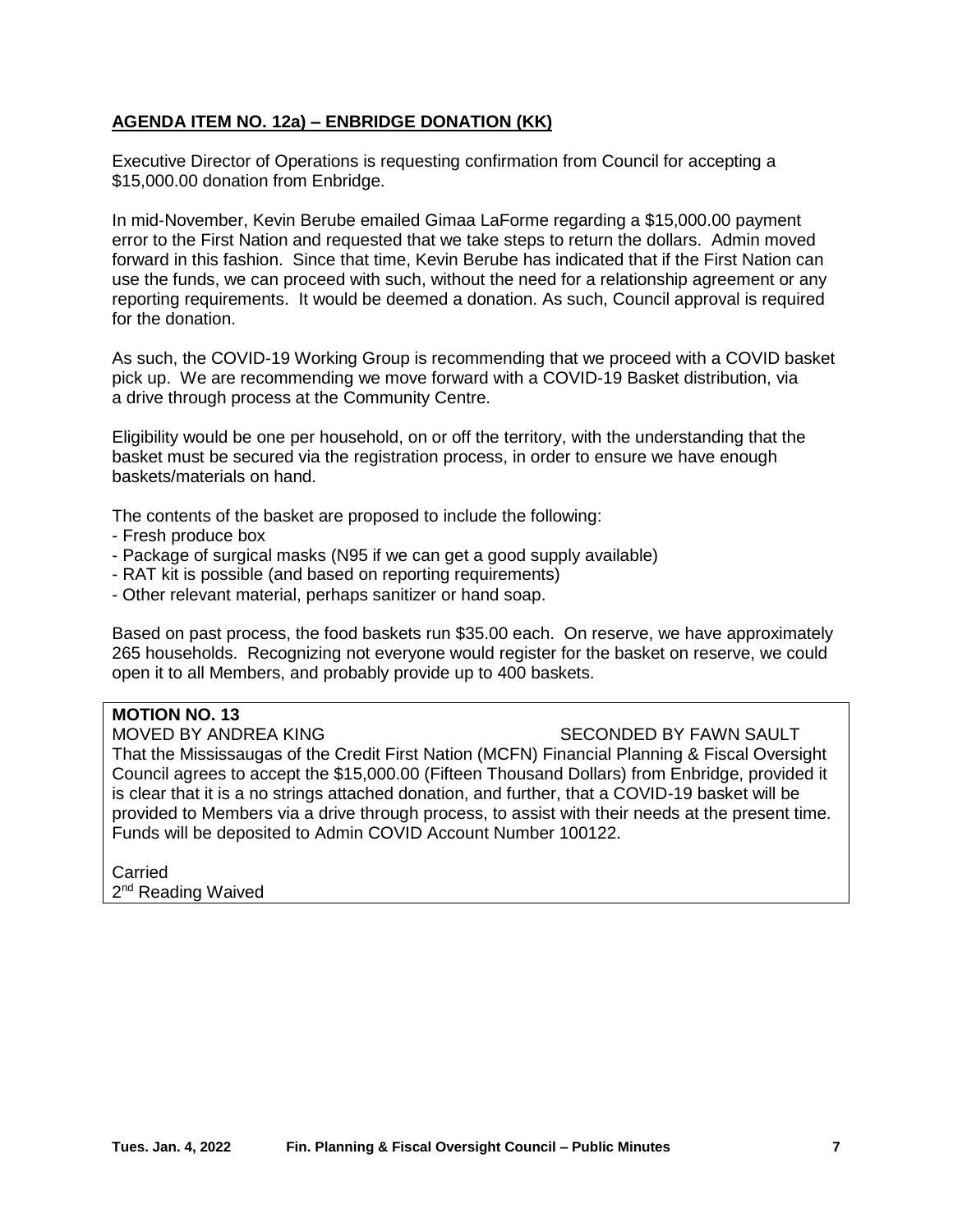## **AGENDA ITEM NO. 12b) – CKRZ TO PARTNER WITH MCFN FOR COMMUNITY UPDATE ON THE OMICRON COVID-19 (COMMUNITY HEALTH NURSE)**

Both Six Nations and MCFN have seen an increase in active cases of COVID-19 and Members in self-isolation, and many Members hesitate in receiving their vaccine as well as not receiving the most up to date information related to Omicron. This may be a communication challenge for some MCFN Members accessing internet services and receiving accurate information.

Since the world pandemic is going into it's 21<sup>st</sup> month, both Communities have lost lives and significant disruption in health and well-being. Over 65% of MCFN Members have received both doses of the vaccine. Some Members are still hesitant in receiving a vaccine, and some are not aware of the seriousness and the impact of getting COVID-19 and spreading it to children and elderly

MCFN and Six Nations have provided weekly COVID19 updates. The Chief currently provides a weekly COVID19 update, announcements, and COVID19 messaging through social media.

Partner with CKRZ to share MCFN COVID19 updates, support expert information from reliable sources such as the Medical Officer Health about the Omicron COVID19, hours and locations of vaccination and testing clinics in the Haldimand Norfolk area. Addition to the Chief's COVID19 weekly updates.

# **MOTION NO. 14**

MOVED BY FAWN SAULT SECONDED BY ASHLEY SAULT

That the Mississaugas of the Credit First Nation (MCFN) Financial Planning & Fiscal Oversight Council agree to partner with CKRZ to share MCFN specific information regarding our COVID-19 updates, including information on the Omicron, in real-time on air. Gimaa R. Stacey Laforme will be recognized as the primary speaker and will provide the on-air updates, with the understanding that Councillor Andrea King, Pillar 2 Lead and COVID-19 Working Group Member will be the Alternate. The purpose of the participation is to provide the Members with accurate and factual COVID-19 information to better inform the Community on vaccination and public health measures.

Carried 2<sup>nd</sup> Reading Waived

## **AGENDA ITEM NO. 12c) – COVID-19 RECOMMENDATIONS FOR THE COMMUNITY (KK)**

This item has been deleted as it has already been dealt with above.

## **AGENDA ITEM NO. 12d) – PROCESS AND PROCEDURES FOR NEW COUNCIL (EF)**

Councillor EF apologized to Councillor AS. Councillor AS put an item on the Agenda, but was unaware that there was a proper procedure as new Council has not had any training in this area yet.

When a Councillor puts an item on the Agenda, he/she has to contact the Executive Director of Operations first and then it has to be presented through a Briefing Note.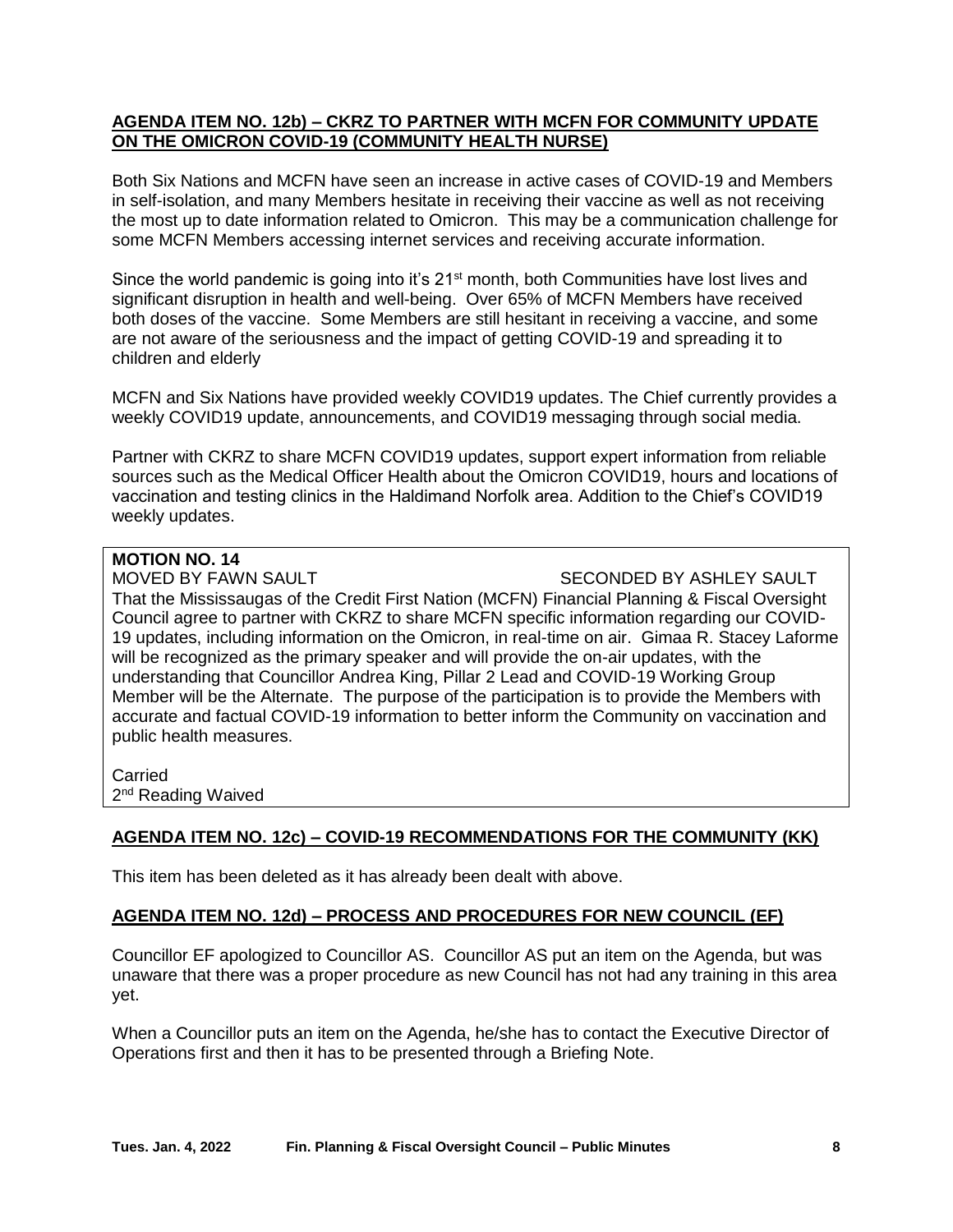Executive Director of Operations reiterated that we talked briefly at the Swearing In Ceremony that we would put the Complaints Policy, Process and Procedures on the Agenda two weeks from now.

Chief added that communications needs to be clearly defined between the Pillar Leads and Directors/Supervisors.

Below is what Councillor Erma Ferrell provided regarding Process and Procedures:

Briefing Notes to Chief & Council are preferred, but verbal presentations are accepted. Briefing Notes are accepted by the Recorder until Thursday of each week. If your Briefing Note or verbal update is being presented after the Recorder has prepared the packages for the next Tuesday's meeting, everyone is to contact the Chair and request permission to add an additional Agenda item.

It is the responsibility of the Chair for the upcoming Council meeting to determine if the additional Agenda Item will be allowed to be added to the Council package.

Sometimes during a meeting an Agenda Item needs to be moved to another meeting. The current Chair will ask the Chair of the next meeting if the Agenda Item could be placed on their meeting agenda.

- 1. Concerns with Departments as a member of Council, we are to first approach the A/Chief Operating Officer with the concern. The A/Chief Operating officer will address the issue with the Department Supervisor, or arrangements can be made to have the Councillor meet with the Supervisor and the A/Chief Operating Officer. If a resolution cannot be agreed upon, the issue can then be brought to Full Council for discussion.
- 2. Councillors and/or the Chief are to refrain from going into a Department and instruct the Supervisor to do something. It is the responsibility of the members of Council to bring their issue to Full Council and obtain a Motion and/or a Direction of Council to proceed with directing a Supervisor within the Administration to do something. (ie: I want such and such done, the Supervisors are not to proceed without a Council Motion and/or Direction – I have provided a verbal complaint the A/Chief Operating Office and am waiting for a response on what has taken place. This happened before the Christmas break)
- 3. As an MCFN member, the Member can arrange a meeting with the Department Supervisor and if a resolution cannot be agreed upon, the Member then takes the issue to the A/Chief Operating Officer. If a resolution cannot be obtained with the A/Chief Operating Officer, the Member can then bring the issue to full council. The Member can present their concerns to Full Council. The member will be thanked and then excused from the meeting, and Full Council will discuss and provide a Motion, a Direction or both to resolve the issue. A Direction will be provided by Council that a letter be drafted for the Chief's signature. The MCFN Council will determine who will draft the letter.

SPECIAL MEETING Special Council Meetings are called by the Chief.

The Complaints Policy, Process and Procedures will be put on the Agenda for Tuesday, January 18, 2022 – Land, Water and Sustainable Prosperity Council Meeting.